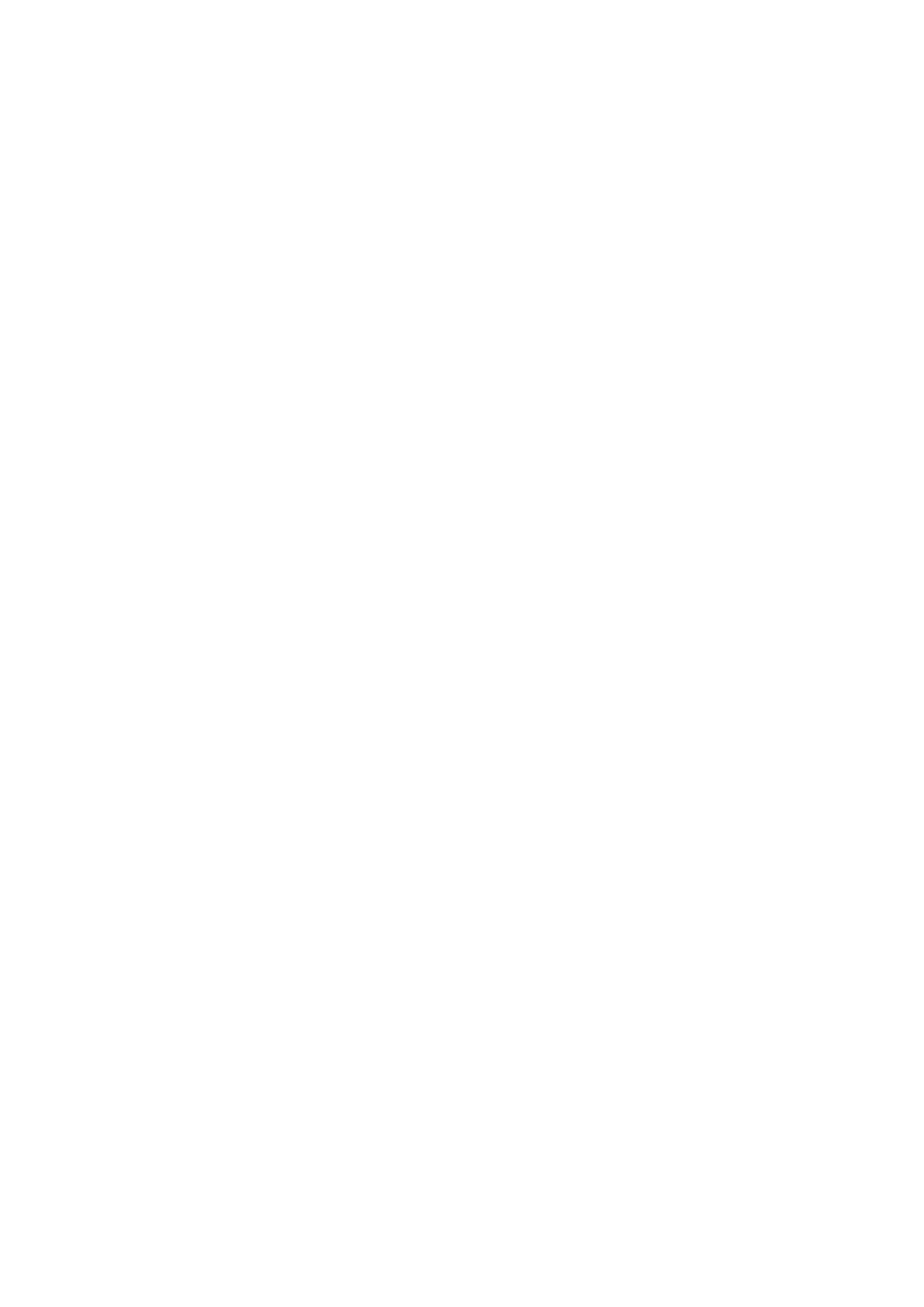# **TABLE OF CONTENTS 10 APRIL 2019**

|    | <b>Business</b>                                                                    | Page No. |  |
|----|------------------------------------------------------------------------------------|----------|--|
|    |                                                                                    |          |  |
| 1. | <b>Meeting Conduct</b>                                                             | 5        |  |
|    | 1.1 Apologies                                                                      | 5        |  |
|    | 1.2 Conflict of Interest Declarations                                              | 5        |  |
|    | 1.3 Confirmation of Minutes                                                        | 5        |  |
|    | 1.4 Items not on the Agenda                                                        | 5        |  |
|    | 1.5 Public Participation                                                           | 5        |  |
| 2. | <b>General Business</b>                                                            | 5        |  |
|    | Built Heritage Incentive Fund Round 2 of 2 2018/19<br>2.1<br><b>Financial Year</b> | 6        |  |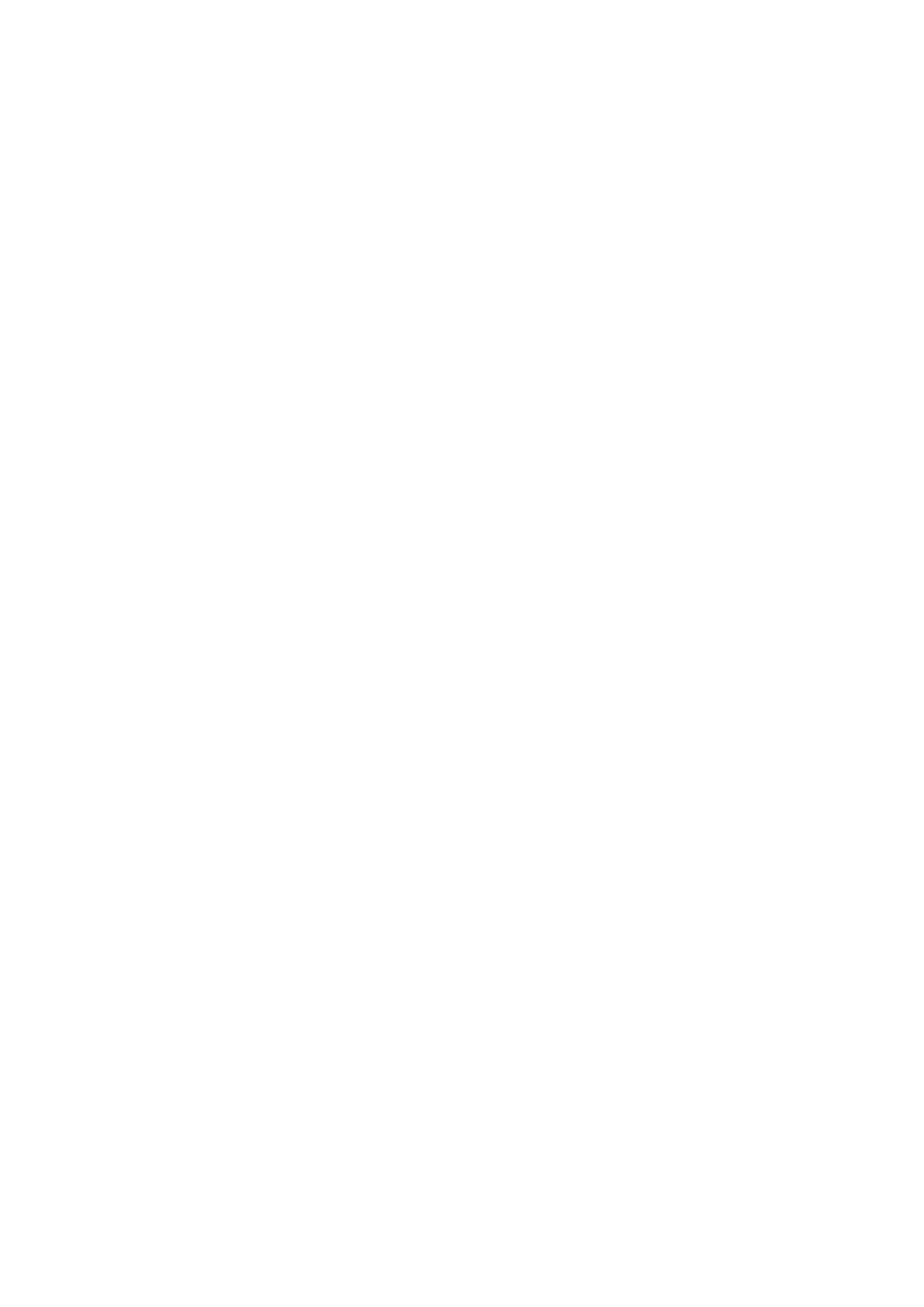### <span id="page-4-0"></span>**1. Meeting Conduct**

The Chairperson opened the meeting at 9.30am.

#### <span id="page-4-1"></span>**1.1 Apologies**

No apologies were received.

#### <span id="page-4-2"></span>**1.2 Conflict of Interest Declarations**

No conflicts of interest were declared.

#### <span id="page-4-3"></span>**1.3 Confirmation of Minutes**

#### **Moved Councillor Free, seconded Councillor Dawson**

#### **Resolved**

That the Grants Subcommittee:

1. Approve the minutes of the Grants Subcommittee Meeting held on 5 December 2018, having been circulated, that they be taken as read and confirmed as an accurate record of that meeting.

**Carried**

#### <span id="page-4-4"></span>**1.4 Items not on the Agenda**

There were no items not on the agenda.

#### **1.5 Public Participation**

There were no public participation.

#### <span id="page-4-5"></span>**2. General Business**

(Councillor Young joined the meeting at 9.32am).